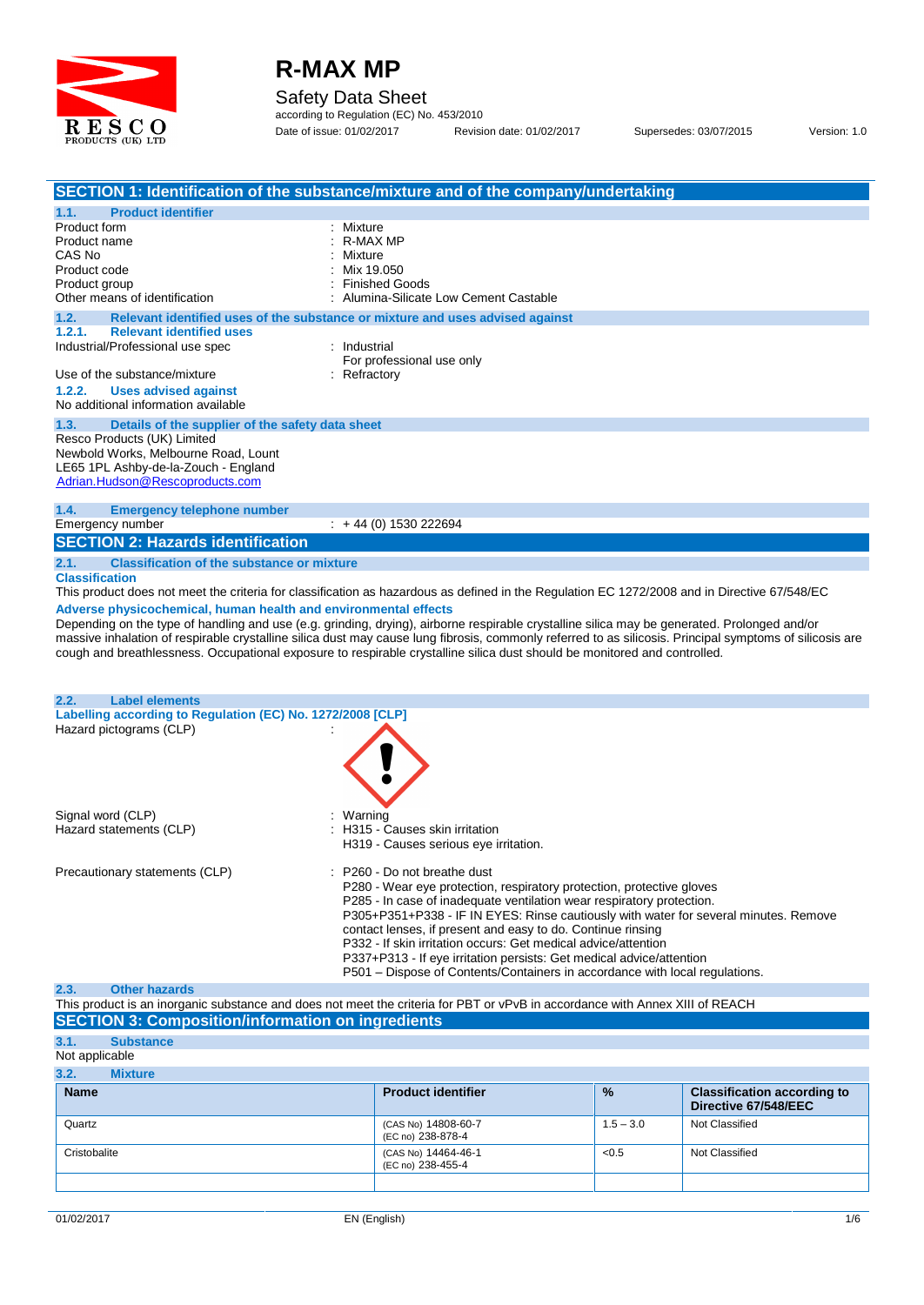## Safety Data Sheet

according to Regulation (EC) No. 453/2010

| Name                                                                                                                                                 | <b>Product identifier</b>                                                                                                                                                                                                                    | %           | <b>Classification according to</b><br><b>Regulation (EC) No.</b><br>1272/2008 [CLP] |
|------------------------------------------------------------------------------------------------------------------------------------------------------|----------------------------------------------------------------------------------------------------------------------------------------------------------------------------------------------------------------------------------------------|-------------|-------------------------------------------------------------------------------------|
| Quartz                                                                                                                                               | (CAS No) 14808-60-7                                                                                                                                                                                                                          | $1.5 - 3.0$ | Not Classified                                                                      |
| Cristobalite                                                                                                                                         | (EC no) 238-878-4<br>(CAS No) 14464-46-1                                                                                                                                                                                                     | <0.5        | Not Classified                                                                      |
| <b>SECTION 4: First aid measures</b>                                                                                                                 | (EC no) 238-455-4                                                                                                                                                                                                                            |             |                                                                                     |
| 4.1.<br><b>Description of first aid measures</b>                                                                                                     |                                                                                                                                                                                                                                              |             |                                                                                     |
| First-aid measures general                                                                                                                           | : Never give anything by mouth to an unconscious person. If you feel unwell, seek medical<br>advice (show the label where possible).                                                                                                         |             |                                                                                     |
| First-aid measures after inhalation                                                                                                                  | : Remove person to fresh air and keep comfortable for breathing. Allow victim to breathe fresh<br>air. Allow the victim to rest.                                                                                                             |             |                                                                                     |
| First-aid measures after skin contact<br>First-aid measures after eye contact                                                                        | : Wash with plenty of soap and water.<br>: IF IN EYES: Rinse cautiously with water for several minutes. Remove contact lenses, if present                                                                                                    |             |                                                                                     |
| First-aid measures after ingestion                                                                                                                   | and easy to do. Continue rinsing. Rinse eyes with water as a precaution.<br>: Rinse mouth. Do NOT induce vomiting. Obtain emergency medical attention. Call a poison<br>centre or a doctor if you feel unwell.                               |             |                                                                                     |
| Most important symptoms and effects, both acute and delayed<br>4.2.                                                                                  |                                                                                                                                                                                                                                              |             |                                                                                     |
| Symptoms/injuries after inhalation<br>Symptoms/injuries after skin contact<br>Symptoms/injuries after eye contact                                    | : Danger of damage to health by prolonged exposure through inhalation.<br>: Causes skin irritation.<br>: Causes eye irritation.                                                                                                              |             |                                                                                     |
| 4.3.                                                                                                                                                 | Indication of any immediate medical attention and special treatment needed                                                                                                                                                                   |             |                                                                                     |
| No additional information available<br><b>SECTION 5: Firefighting measures</b>                                                                       |                                                                                                                                                                                                                                              |             |                                                                                     |
| 5.1.<br><b>Extinguishing media</b>                                                                                                                   |                                                                                                                                                                                                                                              |             |                                                                                     |
| Suitable extinguishing media<br>Unsuitable extinguishing media                                                                                       | : Use extinguishing media appropriate for surrounding fire.<br>: No unsuitable extinguishing media known.                                                                                                                                    |             |                                                                                     |
| 5.2.<br>Special hazards arising from the substance or mixture                                                                                        |                                                                                                                                                                                                                                              |             |                                                                                     |
| Fire hazard<br>Explosion hazard                                                                                                                      | : Not flammable.<br>: None.                                                                                                                                                                                                                  |             |                                                                                     |
| Hazardous decomposition products in case of<br>fire                                                                                                  | : None.                                                                                                                                                                                                                                      |             |                                                                                     |
| 5.3.<br><b>Advice for firefighters</b>                                                                                                               |                                                                                                                                                                                                                                              |             |                                                                                     |
| Firefighting instructions                                                                                                                            | : Exercise caution when fighting any chemical fire. Prevent fire-fighting water from entering<br>environment.                                                                                                                                |             |                                                                                     |
| Protection during firefighting                                                                                                                       | : Do not enter fire area without proper protective equipment, including respiratory protection. Do<br>not attempt to take action without suitable protective equipment. Self-contained breathing<br>apparatus. Complete protective clothing. |             |                                                                                     |
| <b>SECTION 6: Accidental release measures</b>                                                                                                        |                                                                                                                                                                                                                                              |             |                                                                                     |
| 6.1.<br>Personal precautions, protective equipment and emergency procedures                                                                          |                                                                                                                                                                                                                                              |             |                                                                                     |
| 6.1.1.<br>For non-emergency personnel<br><b>Emergency procedures</b>                                                                                 | : Do not breathe dust. Avoid airborne dust generation, wear personal protective equipment in                                                                                                                                                 |             |                                                                                     |
|                                                                                                                                                      | compliance with national legislation.                                                                                                                                                                                                        |             |                                                                                     |
| 6.1.2.<br>For emergency responders                                                                                                                   |                                                                                                                                                                                                                                              |             |                                                                                     |
| Protective equipment                                                                                                                                 | : Do not attempt to take action without suitable protective equipment. Equip clean-up crew with<br>proper protection. For further information refer to section 8: "Exposure controls/personal<br>protection".                                |             |                                                                                     |
| <b>Emergency procedures</b>                                                                                                                          | : Ventilate area.                                                                                                                                                                                                                            |             |                                                                                     |
| <b>Environmental precautions</b><br>6.2.                                                                                                             |                                                                                                                                                                                                                                              |             |                                                                                     |
| Avoid release to the environment. Prevent entry to sewers and public waters.                                                                         |                                                                                                                                                                                                                                              |             |                                                                                     |
| Methods and material for containment and cleaning up<br>6.3.<br>Methods for cleaning up                                                              | Avoid dry sweeping and use water spraying or vacuum cleaning systems to prevent airborne<br>$\mathcal{L}_{\rm{max}}$<br>dust generation. Wear personal protective equipment in compliance with national legislation.                         |             |                                                                                     |
| Other information                                                                                                                                    | : Dispose of materials or solid residues at an authorized site.                                                                                                                                                                              |             |                                                                                     |
| <b>Reference to other sections</b><br>6.4.<br>See Heading 8. Exposure controls and personal protection. For further information refer to section 13. |                                                                                                                                                                                                                                              |             |                                                                                     |
| <b>SECTION 7: Handling and storage</b>                                                                                                               |                                                                                                                                                                                                                                              |             |                                                                                     |
| <b>Precautions for safe handling</b><br>7.1.<br>Precautions for safe handling                                                                        | : Ensure good ventilation of the work station. Wear personal protective equipment. Do not handle                                                                                                                                             |             |                                                                                     |
|                                                                                                                                                      | until all safety precautions have been read and understood. Avoid raising dust. Avoid contact<br>with skin and eyes. Do not breathe dust.                                                                                                    |             |                                                                                     |
| Hygiene measures                                                                                                                                     | Wash hands and other exposed areas with mild soap and water before eating, drinking or<br>smoking and when leaving work. Do not eat, drink or smoke when using this product. Always<br>wash hands after handling the product.                |             |                                                                                     |
| Conditions for safe storage, including any incompatibilities<br>7.2.                                                                                 |                                                                                                                                                                                                                                              |             |                                                                                     |
| Storage conditions<br>Incompatible products<br>Incompatible materials                                                                                | Store this product in a dry location where it can be protected from the elements.<br>Strong bases. Strong acids.<br>Strong acids, bases.                                                                                                     |             |                                                                                     |
| 01/02/2017                                                                                                                                           | EN (English)                                                                                                                                                                                                                                 |             | 2/6                                                                                 |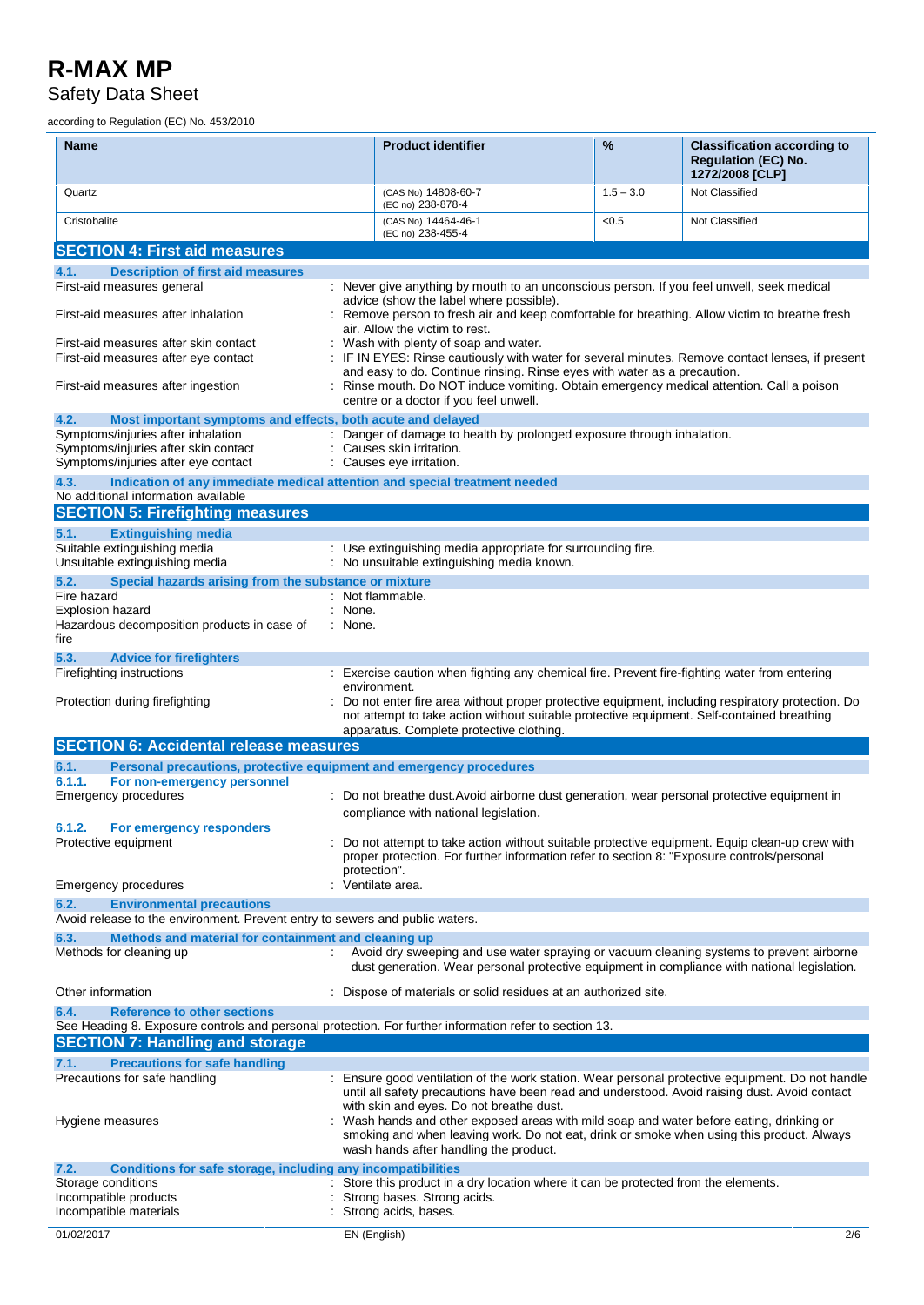## Safety Data Sheet

according to Regulation (EC) No. 453/2010

### **7.3. Specific end use(s)**

If you require advice on specific uses, please contact your supplier or check the Good Practice Guide referred to in section 16.

| <b>SECTION 8: Exposure controls/personal protection</b> |                                      |                                          |  |
|---------------------------------------------------------|--------------------------------------|------------------------------------------|--|
| <b>Control parameters</b><br>8.1.                       |                                      |                                          |  |
| Quartz (14808-60-7)                                     |                                      |                                          |  |
| Belgium                                                 | Limit value $(mg/m3)$                | $0.1 \,\mathrm{mg/m^3}$                  |  |
| France                                                  | $VME$ (mg/m <sup>3</sup> )           | 0.1A                                     |  |
| Sweden                                                  | AFS 2011:18 LLV (mg/m <sup>3</sup> ) | mg/m <sup>3</sup> respirable dust<br>0.1 |  |
| Norway                                                  | Limit value (mg/m <sup>3</sup> )     | $0.1$ mg/m <sup>3</sup>                  |  |
| United Kingdom                                          | WEL TWA (mg/m <sup>3</sup> )         | 0.1R                                     |  |
| Germany                                                 | MAK OEL (mg/m <sup>3</sup> )         | Note $(1)$                               |  |
| Italy                                                   | ACGIH TLV (mg/m <sup>3</sup> )       | $0.05$ mg/m <sup>3</sup>                 |  |
| Spain                                                   | ITC Limit Value (mg/m <sup>3</sup> ) | $0.1 \,\mathrm{mg/m^3}$                  |  |
| <b>Cristobalite (14464-46-1)</b>                        |                                      |                                          |  |
| Belgium                                                 | Limit value (mg/m <sup>3</sup> )     | $0.05$ mg/m <sup>3</sup>                 |  |
| France                                                  | $VME$ (mg/m <sup>3</sup> )           | 0.05A                                    |  |
| Sweden                                                  | AFS 2011:18 LLV (mg/m <sup>3</sup> ) | 0.05 mg/m <sup>3</sup> respirable dust   |  |
| Norway                                                  | Limit value $(mg/m3)$                | $0.05$ mg/m <sup>3</sup>                 |  |
| United Kingdom                                          | WEL TWA (mg/m <sup>3</sup> )         | 0.1R                                     |  |
| Germany                                                 | MAK OEL (mg/m <sup>3</sup> )         | Note $(1)$                               |  |
| Italy                                                   | ACGIH TLV (mg/m <sup>3</sup> )       | $0.05 \,\mathrm{mg/m^3}$                 |  |
| Spain                                                   | ITC Limit Value (mg/m <sup>3</sup> ) | $0.05 \text{ mg/m}^3$                    |  |

Note (1): Germany has no OEL for quartz. Employers are obliged to minimize exposure as much as possible, and to follow certain protective measures.

**8.2. Exposure controls**

Appropriate engineering controls : Ensure good ventilation of the work station.

Personal protective equipment : Pictogram(s) indicating the obligation of wearing personal protective equipment (PPE).



| : Wear protective gloves<br>: Chemical goggles or safety glasses.<br>: Wear suitable protective clothing<br>: Wear appropriate mask<br>: Avoid release to the environment.<br>: Do not eat, drink or smoke during use. Avoid Generation of dust when cutting / grinding<br>installed product. |
|-----------------------------------------------------------------------------------------------------------------------------------------------------------------------------------------------------------------------------------------------------------------------------------------------|
| <b>OF OTIONIA IN INSTRUMENT OF A STATE OF A STATE OF A STATE OF A STATE OF A STATE OF A STATE OF A STATE OF A ST</b>                                                                                                                                                                          |
|                                                                                                                                                                                                                                                                                               |

### **SECTION 9: Physical and chemical properties 9.1. Information on basic physical and chemical properties**

| 01/02/2017                                                    | EN (English)                         | 3/6 |
|---------------------------------------------------------------|--------------------------------------|-----|
| Vapour pressure at 50 °C<br>Critical pressure                 | : Not Applicable<br>: Not applicable |     |
| Vapour pressure                                               | : Not Applicable                     |     |
| Flammability (solid, gas)                                     | None<br>۰<br>Non flammable           |     |
| Decomposition temperature                                     | : No data available                  |     |
| Critical temperature<br>Auto-ignition temperature             | Not applicable<br>: Not applicable   |     |
| Flash point                                                   | : Not applicable                     |     |
| Boiling point                                                 | : Not applicable                     |     |
| Freezing point                                                | : Not applicable                     |     |
| Relative evaporation rate (ether=1)<br>Melting point          | : Not applicable<br>: $>1250$ °C     |     |
| Relative evaporation rate (butylacetate=1)                    | : Not applicable                     |     |
| рH                                                            | : No data available                  |     |
| Odour threshold                                               | : Not applicable                     |     |
| Odour                                                         | : Earthy Odor.                       |     |
| Appearance<br>Colour                                          | Granular mixture.<br>: Grey.         |     |
| Physical state                                                | : Solid                              |     |
| 9.1.<br>Information on basic physical and chemical properties |                                      |     |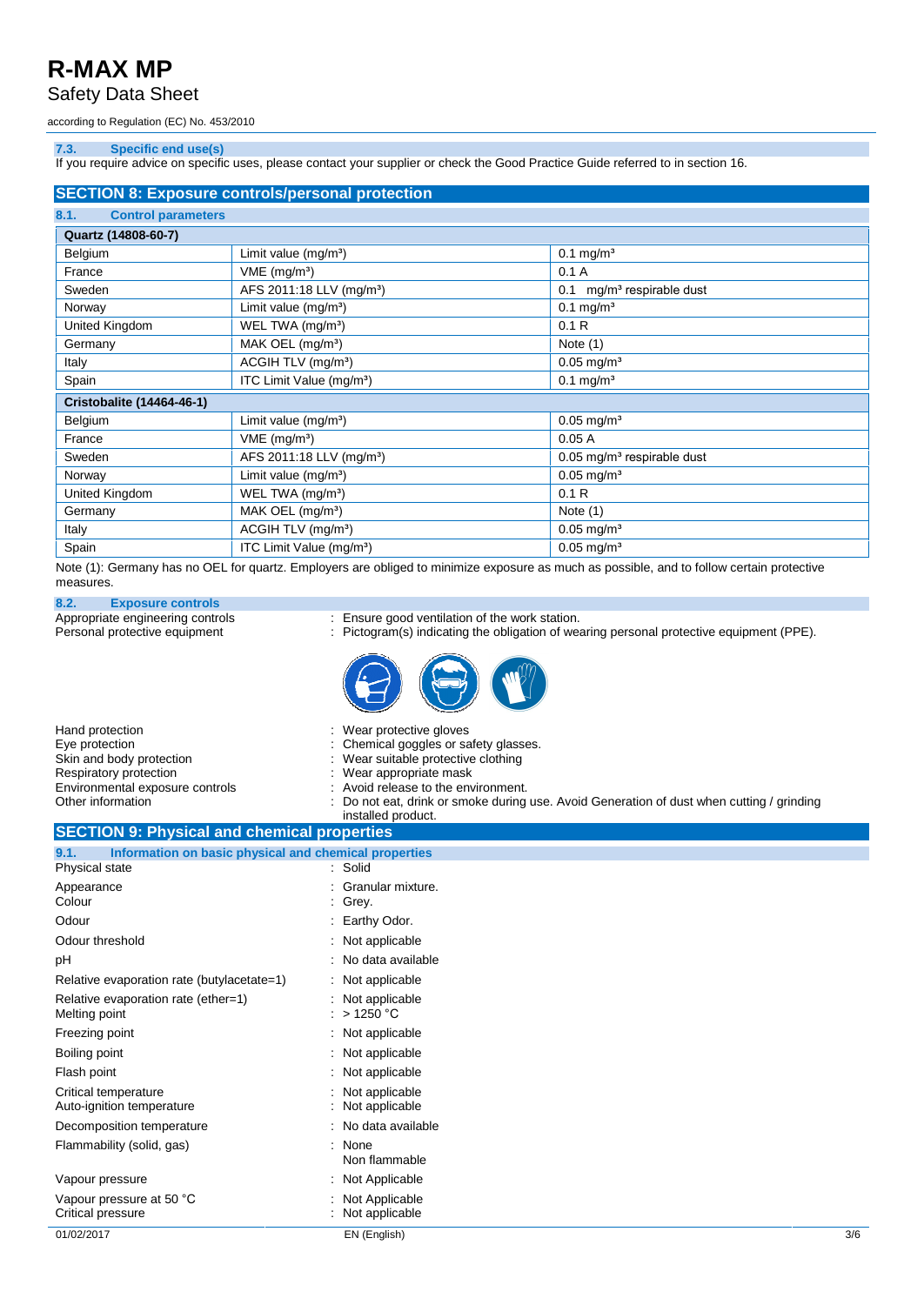## Safety Data Sheet

| according to Regulation (EC) No. 453/2010 |                                |  |  |
|-------------------------------------------|--------------------------------|--|--|
| Relative vapour density at 20 °C          | : No data available            |  |  |
| Relative density                          | : No data available            |  |  |
| Solubility                                | : Water: Slight                |  |  |
| Log Pow                                   | : No data available            |  |  |
| Viscosity, kinematic                      | : Not applicable               |  |  |
| Viscosity, dynamic                        | : Not Applicable               |  |  |
| Explosive properties                      | : No data available            |  |  |
| Oxidising properties                      | $\therefore$ No data available |  |  |
| Explosive limits                          | Not applicable                 |  |  |

### **9.2. Other information** No additional information available

| <b>SECTION 10: Stability and reactivity</b>        |                                                                                     |
|----------------------------------------------------|-------------------------------------------------------------------------------------|
| 10.1.<br><b>Reactivity</b>                         |                                                                                     |
| Hydraulic setting.                                 |                                                                                     |
| 10.2.<br><b>Chemical stability</b>                 |                                                                                     |
| Not established.                                   |                                                                                     |
| <b>Possibility of hazardous reactions</b><br>10.3. |                                                                                     |
| Not established.                                   |                                                                                     |
| 10.4.<br><b>Conditions to avoid</b>                |                                                                                     |
| Avoid dust formation.                              |                                                                                     |
| 10.5.<br><b>Incompatible materials</b>             |                                                                                     |
| Strong acids. Strong bases.                        |                                                                                     |
| <b>Hazardous decomposition products</b><br>10.6.   |                                                                                     |
| None.                                              |                                                                                     |
| <b>SECTION 11: Toxicological information</b>       |                                                                                     |
| 11.1.<br>Information on toxicological effects      |                                                                                     |
| Acute toxicity                                     | : Not classified (Based on available data, the classification criteria are not met) |
| Skin corrosion/irritation                          | Not classified (Based on available data, the classification criteria are not met)   |
| Serious eye damage/irritation                      | Not classified (Based on available data, the classification criteria are not met)   |
| Respiratory or skin sensitisation                  | Not classified (Based on available data, the classification criteria are not met)   |
| Germ cell mutagenicity                             | Not classified (Based on available data, the classification criteria are not met)   |
| Carcinogenicity                                    | Not classified (Based on available data, the classification criteria are not met)   |
| Reproductive toxicity                              | Not classified (Based on available data, the classification criteria are not met)   |
| Specific target organ toxicity (single exposure)   | Not classified (Based on available data, the classification criteria are not met)   |

| Specific target organ toxicity (repeated<br>exposure)  | : Not classified (Based on available data, the classification criteria are not met) |
|--------------------------------------------------------|-------------------------------------------------------------------------------------|
| Aspiration hazard                                      | : Not classified (Based on available data, the classification criteria are not met) |
| Potential adverse human health effects and<br>symptoms | : Not classified (Based on available data, the classification criteria are not met) |

| : The product is not considered harmful to aguatic organisms or to cause long-term adverse<br>effects in the environment. |
|---------------------------------------------------------------------------------------------------------------------------|
|                                                                                                                           |
|                                                                                                                           |
| Not established.                                                                                                          |
|                                                                                                                           |
| Biodegradability: not applicable.                                                                                         |
| Not applicable                                                                                                            |
| Not applicable                                                                                                            |
| Not applicable                                                                                                            |
| Not applicable                                                                                                            |
|                                                                                                                           |
| Biodegradability: not applicable.                                                                                         |
| Not applicable                                                                                                            |
| Not applicable                                                                                                            |
| Not applicable                                                                                                            |
|                                                                                                                           |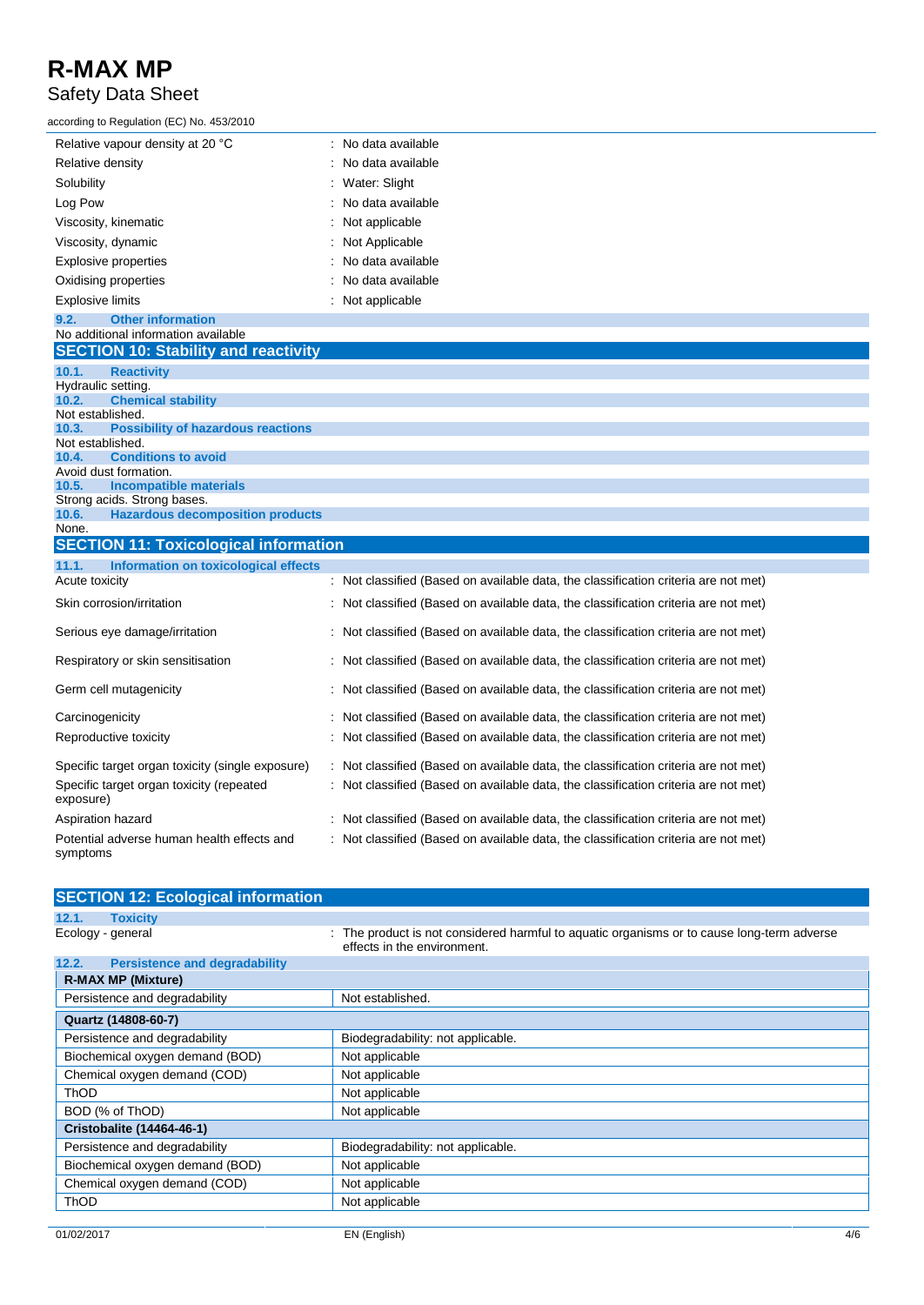Safety Data Sheet

according to Regulation (EC) No. 453/2010

| Quartz (14808-60-7)                                                                                 |                                                                                                |
|-----------------------------------------------------------------------------------------------------|------------------------------------------------------------------------------------------------|
| BOD (% of ThOD)                                                                                     | Not applicable                                                                                 |
| <b>Bioaccumulative potential</b><br>12.3.                                                           |                                                                                                |
| <b>R-MAX MP (Mixture)</b>                                                                           |                                                                                                |
| Bioaccumulative potential                                                                           | Not established.                                                                               |
| Quartz (14808-60-7)                                                                                 |                                                                                                |
| Log Pow                                                                                             | Not applicable                                                                                 |
| Bioaccumulative potential                                                                           | No bioaccumulation data available.                                                             |
| <b>Cristobalite (14464-46-1)</b>                                                                    |                                                                                                |
| Log Pow                                                                                             | Not applicable                                                                                 |
| Bioaccumulative potential                                                                           | No bioaccumulation data available.                                                             |
|                                                                                                     |                                                                                                |
| 12.4.<br><b>Mobility in soil</b><br>No additional information available                             |                                                                                                |
| <b>Results of PBT and vPvB assessment</b><br>12.5.                                                  |                                                                                                |
| No additional information available                                                                 |                                                                                                |
| <b>Other adverse effects</b><br>12.6.                                                               |                                                                                                |
| Additional information<br><b>SECTION 13: Disposal considerations</b>                                | : Avoid release to the environment                                                             |
|                                                                                                     |                                                                                                |
| 13.1.<br><b>Waste treatment methods</b><br>Waste disposal recommendations                           | Dispose in a safe manner in accordance with local/national regulations.                        |
| Ecology - waste materials                                                                           | Avoid release to the environment.                                                              |
| <b>SECTION 14: Transport information</b>                                                            |                                                                                                |
| In accordance with ADR / RID / IMDG / IATA / ADN                                                    |                                                                                                |
| <b>UN number</b><br>14.1.                                                                           |                                                                                                |
| Not regulated for transport                                                                         |                                                                                                |
| 14.2.<br><b>UN proper shipping name</b>                                                             |                                                                                                |
| Proper Shipping Name (ADR)<br>Proper Shipping Name (IMDG)                                           | Not applicable<br>Not applicable                                                               |
| Proper Shipping Name (IATA)                                                                         | Not applicable                                                                                 |
| Proper Shipping Name (ADN)                                                                          | Not applicable                                                                                 |
| Proper Shipping Name (RID)                                                                          | Not applicable                                                                                 |
| 14.3.<br><b>Transport hazard class(es)</b>                                                          |                                                                                                |
| ADR<br>Transport hazard class(es) (ADR)                                                             | Not applicable                                                                                 |
| <b>IMDG</b>                                                                                         |                                                                                                |
| Transport hazard class(es) (IMDG)                                                                   | Not applicable                                                                                 |
| <b>IATA</b>                                                                                         |                                                                                                |
| Transport hazard class(es) (IATA)<br>ADN                                                            | Not applicable                                                                                 |
| Transport hazard class(es) (ADN)                                                                    | Not applicable                                                                                 |
| RID                                                                                                 |                                                                                                |
| Transport hazard class(es) (RID)                                                                    | : Not applicable                                                                               |
| 14.4. Packing group<br>Packing group (ADR)                                                          |                                                                                                |
| Packing group (IMDG)                                                                                | Not applicable<br>Not applicable                                                               |
| Packing group (IATA)                                                                                | Not applicable                                                                                 |
| Packing group (ADN)                                                                                 | Not applicable                                                                                 |
| Packing group (RID)                                                                                 | Not applicable                                                                                 |
| 14.5.<br><b>Environmental hazards</b>                                                               |                                                                                                |
| Dangerous for the environment<br>Marine pollutant                                                   | $:$ No<br>No                                                                                   |
| Other information                                                                                   | No supplementary information available                                                         |
| <b>Special precautions for user</b><br>14.6.                                                        |                                                                                                |
| 14.6.1.<br><b>Overland transport</b>                                                                |                                                                                                |
| 14.6.2.<br><b>Transport by sea</b><br>14.6.3.<br>Air transport                                      |                                                                                                |
| 14.6.4.<br><b>Inland waterway transport</b>                                                         |                                                                                                |
| Not subject to ADN                                                                                  | : No                                                                                           |
| 14.6.5.<br><b>Rail transport</b><br>Carriage prohibited (RID)                                       | : No                                                                                           |
|                                                                                                     |                                                                                                |
| 14.7.<br>Transport in bulk according to Annex II of MARPOL 73/78 and the IBC Code<br>Not applicable |                                                                                                |
| <b>SECTION 15: Regulatory information</b>                                                           |                                                                                                |
| 15.1.                                                                                               | Safety, health and environmental regulations/legislation specific for the substance or mixture |
| 15.1.1.<br><b>EU-Regulations</b>                                                                    |                                                                                                |
| Contains no substances with Annex XVII restrictions                                                 |                                                                                                |
| D. MAY MD is not on the BEACH Condidate List                                                        |                                                                                                |

R-MAX MP is not on the REACH Candidate List Contains no substance on the REACH candidate list